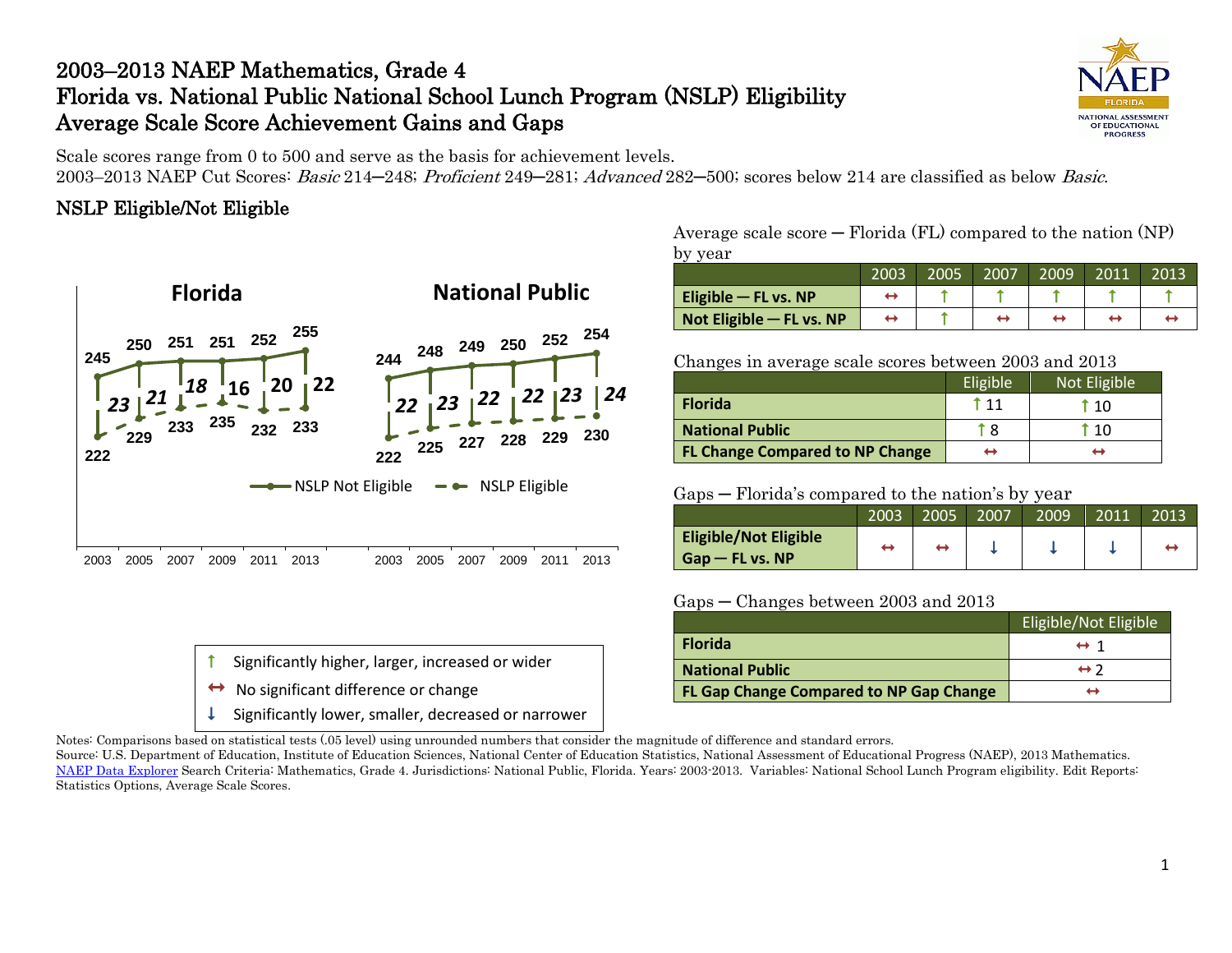# 2003–2013 NAEP Mathematics, Grade 4 Florida vs. National Public National School Lunch Program (NSLP) Eligibility At or above *Basic* Achievement Gaps

Scale scores range from 0 to 500 and serve as the basis for achievement levels. 2003–2013 NAEP Cut Scores: Basic 214–248; Proficient 249–281; Advanced 282–500; scores below 214 are classified as below Basic.

## NSLP Eligible/Not Eligible



Significantly lower, smaller, decreased or narrower

### Percent at or above  $Basic-$  Florida (FL) compared to the nation (NP) by year

|                          | 2003 | 2005 | 2007 | 2009 | 2011 | 2013 |
|--------------------------|------|------|------|------|------|------|
| Eligible $-$ FL vs. NP   |      |      |      |      |      |      |
| Not Eligible - FL vs. NP |      |      |      |      |      |      |

Changes in percent performing at or above Basic between 2003 and 2013

|                                        | Eligible <sup>'</sup> | Not Eligible |
|----------------------------------------|-----------------------|--------------|
| <b>Florida</b>                         | <b>115%</b>           | † 7%         |
| <b>National Public</b>                 | <b>11%</b>            | † 5%         |
| <b>FL Change Compared to NP Change</b> | ↔                     |              |

### Gaps ─ Florida's compared to the nation's by year

| $\sim$                       |      |      |      |      |       |      |  |  |
|------------------------------|------|------|------|------|-------|------|--|--|
|                              | 2003 | 2005 | 2007 | 2009 | 2011' | 2013 |  |  |
| <b>Eligible/Not Eligible</b> |      |      |      |      |       |      |  |  |
| $Gap - FL vs. NP$            |      |      |      |      |       |      |  |  |

#### Gaps ─ Changes between 2003 and 2013

|                                                | Eligible/Not Eligible |
|------------------------------------------------|-----------------------|
| <b>Florida</b>                                 | 18%                   |
| <b>National Public</b>                         | ↓6%                   |
| <b>FL Gap Change Compared to NP Gap Change</b> |                       |

Notes: Comparisons based on statistical tests (.05 level) using unrounded numbers that consider the magnitude of difference and standard errors.

At or above *Basic*: Partial mastery of prerequisite knowledge and skills needed for proficient work.



[NAEP Data Explorer](http://nces.ed.gov/nationsreportcard/naepdata/) Search Criteria: Mathematics, Grade 4. Jurisdictions: National Public, Florida. Years: 2003-2013. Variables: National School Lunch Program eligibility. Edit Reports: Statistics Options, Achievement Levels, Cumulative.